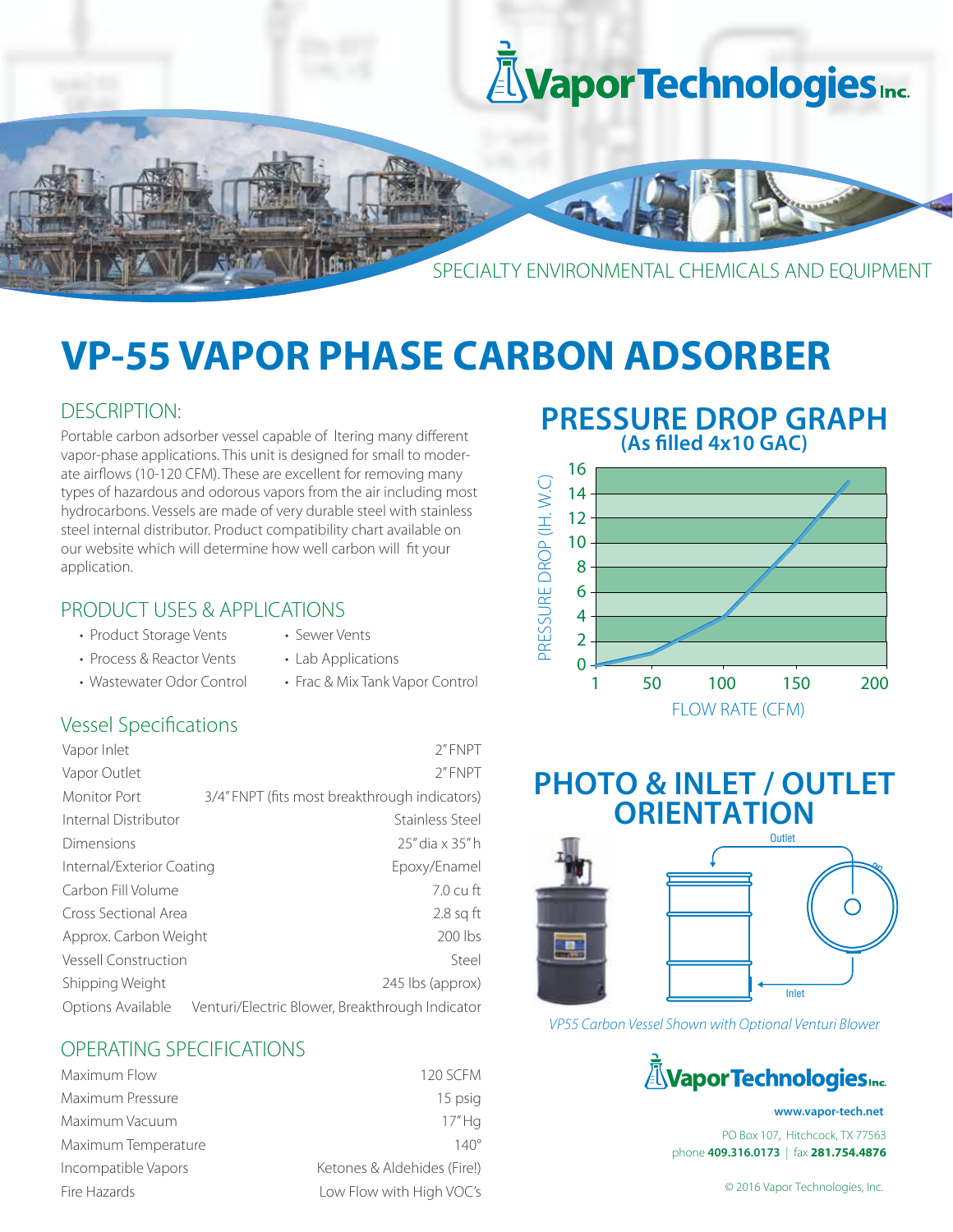

**Specialty Environmental Chemicals**<br>& Equipment



# GHS SAFETY DATA SHEET

'VP-55'

#### SECTION 1 - PRODUCT AND COMPANY IDENTIFICATION

### **MANUFACTURER:**

Vapor Technologies, Inc. 7200 Williams Street Hitchcock, TX 77563 Revision Date of SDS……………….………...…….. 1/31/2022 (409) 316-0173 www.vapor-tech.net

EMERGENCY TELEPHONE NUMBER: (877) 840-0646

| <b>SECTION 2 - HAZARDS IDENTIFICATION</b> |                      |               |            |
|-------------------------------------------|----------------------|---------------|------------|
| <b>GHS CLASSIFICATION:</b>                | <b>NON-HAZARDOUS</b> |               |            |
| <b>Health</b>                             |                      | Environmental | Physical   |
| Eye Damage                                | Category 2B          | None Known    | None Known |
| Skin Corrosion/Irritation                 | Category 3           |               |            |
| Acute Toxicity-Oral                       | Category 5           |               |            |
| Acute Toxicity-Inhalation                 | Category 5           |               |            |

# GHS LABEL: SIGNAL WORD: NO SYMBOL WARNING

| <b>Hazard Statements</b>           |                |                                                                                  |              |                                                                             | <b>Precautionary Statements</b>                                        |  |
|------------------------------------|----------------|----------------------------------------------------------------------------------|--------------|-----------------------------------------------------------------------------|------------------------------------------------------------------------|--|
| H303: May be harmful if swallowed. |                |                                                                                  |              | P304 + P312: IF INHALED: Call a POISON CENTER or doctor if you feel unwell. |                                                                        |  |
| H316: Causes mild skin irritation. |                | P305 + P351 + P338: IF IN EYES: Rinse cautiously with water for several minutes. |              |                                                                             |                                                                        |  |
| H320: Causes eye irritation.       |                |                                                                                  |              | Remove contact lenses, if present and easy to do. Continue rinsing.         |                                                                        |  |
| H333: May be harmful if inhaled.   |                | P312: Call a POISON CENTER or doctor if you feel unwell.                         |              |                                                                             |                                                                        |  |
|                                    |                |                                                                                  |              |                                                                             | P337 + P313: If eye irritation persists: Get medical advice/attention. |  |
|                                    | <b>NFPA</b>    |                                                                                  | <b>HMIS</b>  |                                                                             | 0 - Minimal                                                            |  |
| Health                             |                |                                                                                  |              | <b>Health</b>                                                               | $1 -$ Slight                                                           |  |
| Flammability                       |                |                                                                                  |              | <b>Flammability</b>                                                         | 2 - Moderate                                                           |  |
| Reactivity                         | $\overline{0}$ |                                                                                  | $\mathbf{0}$ | <b>Physical Hazard</b>                                                      | 3 - Serious                                                            |  |
| <b>Special Notice</b>              |                |                                                                                  |              | <b>PPE</b>                                                                  | 4 - Severe                                                             |  |
|                                    |                |                                                                                  |              |                                                                             | B - Safety Glasses & Gloves                                            |  |
|                                    |                |                                                                                  |              |                                                                             |                                                                        |  |

# SECTION 3 - COMPOSITION/INFORMATION ON INGREDIENTS

| <b>INGREDIENTS</b>                                                                                        | CAS#      | <b>CONCENTRATION</b> |  |
|-----------------------------------------------------------------------------------------------------------|-----------|----------------------|--|
| <b>Activated Carbon</b>                                                                                   | 7440-44-0 | 100%                 |  |
| <b>ISECTION 4 - FIRST AID MEASURES</b>                                                                    |           |                      |  |
|                                                                                                           |           |                      |  |
|                                                                                                           |           |                      |  |
|                                                                                                           |           |                      |  |
|                                                                                                           |           |                      |  |
| <b>SECTION 5 - FIREFIGHTING MEASURES</b>                                                                  |           |                      |  |
| Suitable Extinguishing Media:  Extinguish fire using water fog, fine water spray, carbon dioxide or foam. |           |                      |  |

Unsuitable Extinguishing Media:………………….. No further relevant information available. Combustion Products: ……………………………………….. Contact with strong oxidizers such as ozone, liquid oxygen, chlorine, permanganate, etc. may result in fire. Fire Fighting Instructions…………...……… As with any fire, wear sealed contained breathing apparatus, pressure demand MSHA/NIOSH (approved or equivalent) and full protective gear. Water runoff may cause environmental damage. Dike and collect water used to fight fire.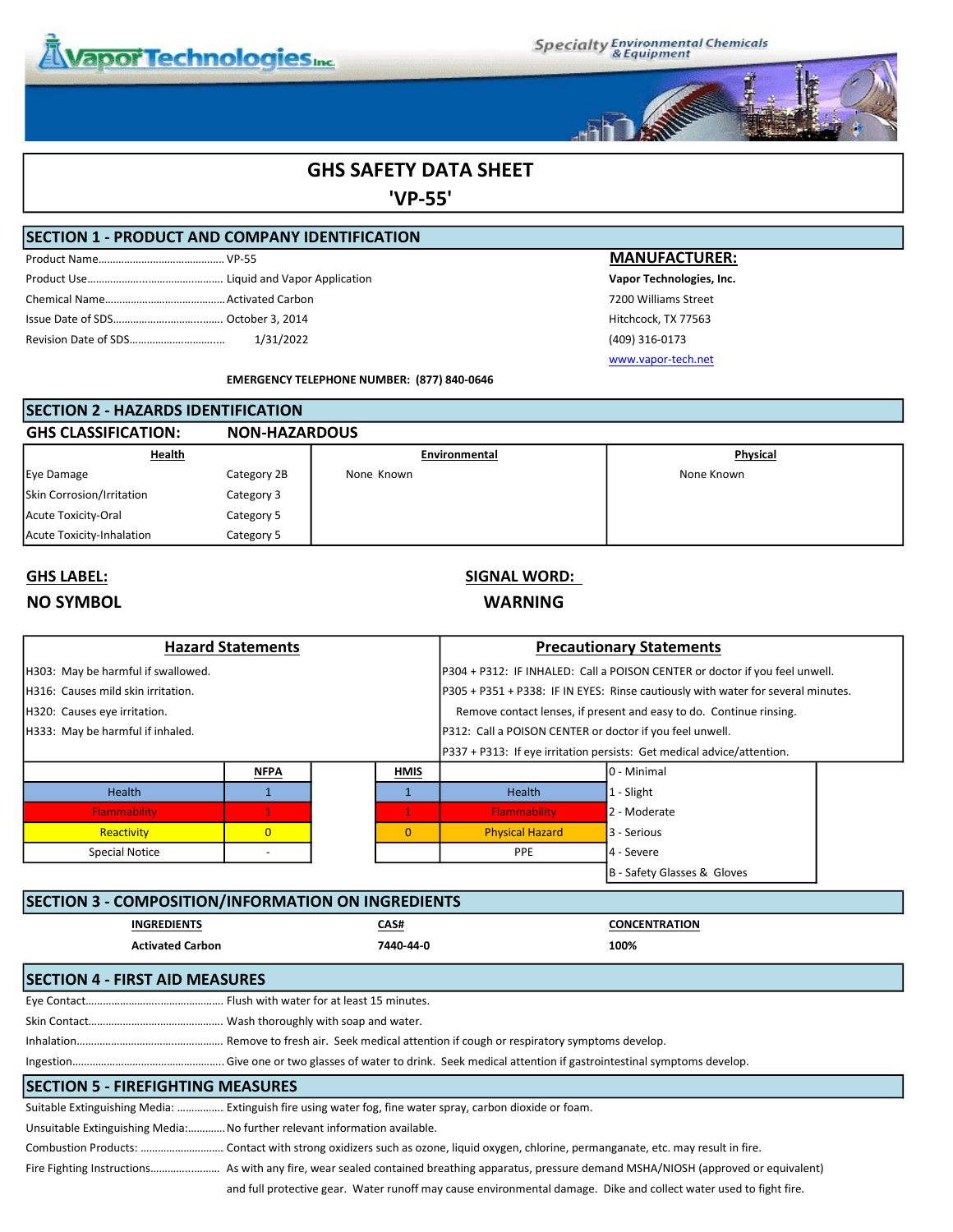| <b>SECTION 6 - ACCIDENTAL RELEASE MEASURE</b> | Page 2                                                                                                        | $VP-55$ |
|-----------------------------------------------|---------------------------------------------------------------------------------------------------------------|---------|
|                                               | Personal Precautions: Prevent contact with skin and eyes. See Section 8.                                      |         |
|                                               | Environmental Precautions Prevent entry of product into drains, sewers, surface or ground water.              |         |
|                                               |                                                                                                               |         |
|                                               | If material is not contaminated, spilled media can be rebagged.                                               |         |
| <b>SECTION 7 - HANDLING AND STORAGE</b>       |                                                                                                               |         |
|                                               |                                                                                                               |         |
|                                               | causing a severe hazard to workers inside carbon vessels and enclosed or confined spaces. Do not get in eyes, |         |
|                                               | on skin or clothing. Do not breath dust.                                                                      |         |
|                                               |                                                                                                               |         |
|                                               |                                                                                                               |         |
|                                               |                                                                                                               |         |

| <b>SECTION 8 EXPOSURE CONTROL / PERSONAL PROTECTION</b> |                 |                     |                     |
|---------------------------------------------------------|-----------------|---------------------|---------------------|
| Component                                               | ACGIH (TLV)     | <b>ACGIH (STEL)</b> | <b>OSHA (PEL)</b>   |
| <b>Activated Carbon</b>                                 | 10mg/M3 (total) | Not Known           | 5mg/M3 (respirable) |
|                                                         |                 |                     |                     |
|                                                         |                 |                     |                     |
| <b>Personal Protective Equipment (PPE):</b>             |                 |                     |                     |
|                                                         |                 |                     |                     |
|                                                         |                 |                     |                     |
|                                                         |                 |                     |                     |

General Hygiene Consideration………..…..There are no known health hazards associated with this product when used as recommended.

The following general hygiene considerations are recognized as common, good industrial hygiene practices:

- Wash hands after use and before eating.
- Avoid breathing dust particles.
- Wear safety glasses and gloves.

### SECTION 9 - PHYSICAL & CHEMICAL PROPERTIES

| Upper/Lower flammability or explosive limits: Not Established. |  |
|----------------------------------------------------------------|--|
|                                                                |  |
|                                                                |  |
|                                                                |  |
|                                                                |  |
|                                                                |  |
|                                                                |  |

| <b>SECTION 10 - STABILITY &amp; REACTIVITY</b> |  |
|------------------------------------------------|--|
|                                                |  |
|                                                |  |
|                                                |  |
|                                                |  |
|                                                |  |